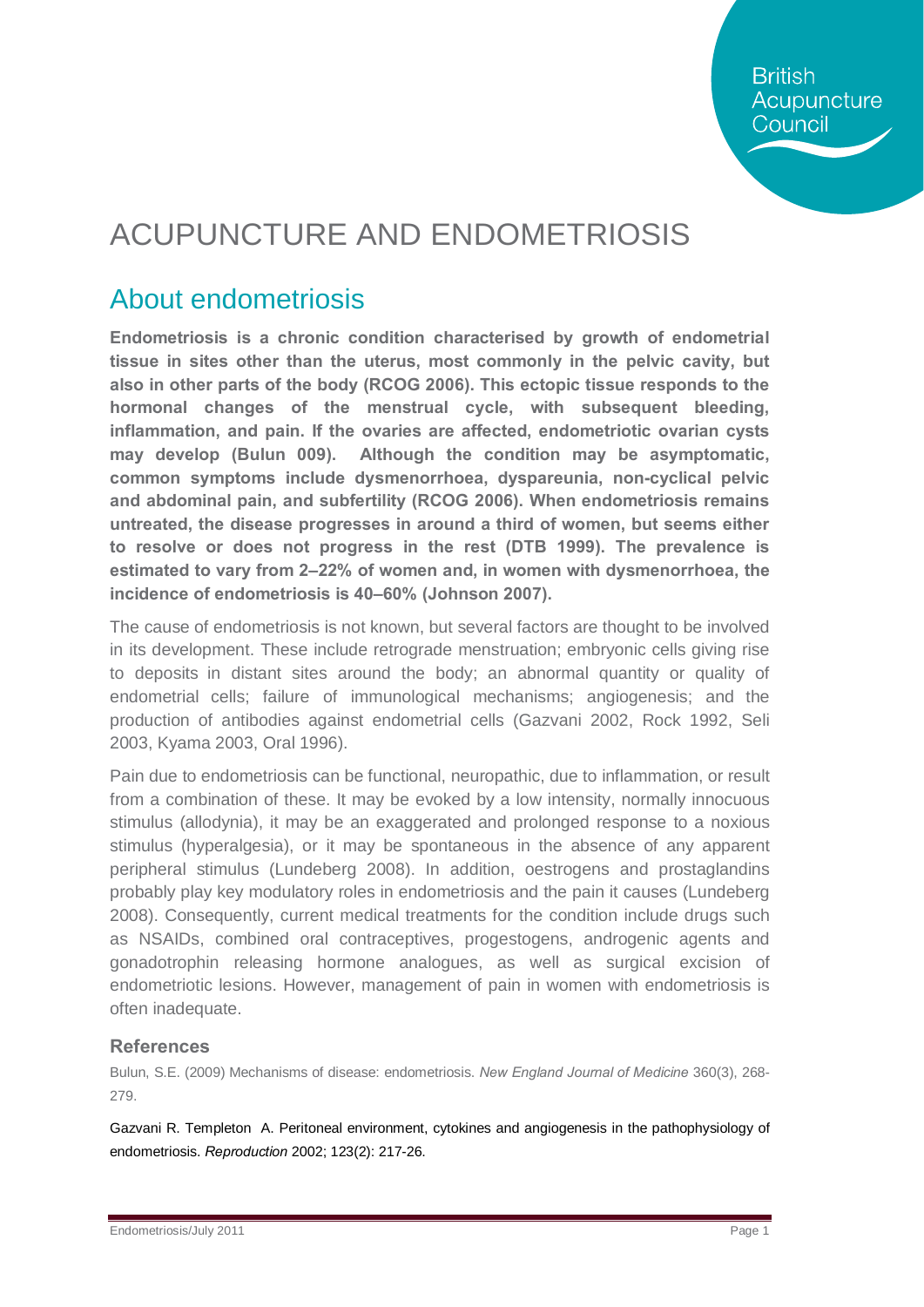Kyama C et al. Potential involvement of the immune system in the development of endometriosis. *Reproductive Biology and Endocrinology* 2003 1; 123.

Johnson N, Farquhar C, 2007. *Endometriosis.* Clinical Evidence. BMJ Publishing Group Ltd. [www.clincalevidence.com](http://www.clincalevidence.com/)

Lundeberg T, Lund I. Is there a role for acupuncture in endometriosis pain, or 'endometrialgia'? *Acupunct Med* 2008; 26 (2): 94-110.

**Managing endometriosis.** *Drug & Therapeutics Bulletin* **1999; 37: 25-32.**

**Orl E et al. The peritoneal environment in endometriosis.** *Human Reproduction Update* **1996; 2: 385-98.** 

RCOG, 2006. *The investigation and management of endometriosis.* Royal College of Obstetricians and Gynaecologists. [www.rcog.org.uk](http://www.rcog.org.uk/)

Rock JA, Markham SM. Pathogenesis of endometriosis. *Lancet* 1992; 340:1264–7.

**Seli E et al. Pathogenesis of endometriosis.** *Obstet Gynecol Clin North Am* **2003; 30: 41–61.** 

#### How acupuncture can help

In general, acupuncture is believed to stimulate the nervous system and cause the release of neurochemical messenger molecules. The resulting biochemical changes influence the body's homeostatic mechanisms, thus promoting physical and emotional well-being. Stimulation of certain acupuncture points has been shown to affect areas of the brain that are known to reduce sensitivity to pain and stress (Wu 1999).

There is preliminary evidence to support acupuncture as an effective treatment for endometriosis, with one small sham controlled trial (Wayne 2008) and a few comparative studies against Western medication (Yan 2008, Xia 2006, Sun 2006), though further research is needed to confirm this. It has been shown that acupuncture treatment may specifically be of benefit in people with endometriosis by:

- · providing pain relief by stimulating nerves located in muscles and other tissues, acupuncture leads to release of endorphins and other neurohumoral factors, and changes the processing of pain in the brain and spinal cord (Zhao 2008, Han 2004, Zijlstra 2003, Pomeranz 1987).
- · reducing inflammation by promoting release of vascular and immunomodulatory factors Kavoussi 2007, Zijlstra 2003).
- · regulating levels of prostaglandins (Jin 2009)
- · combining acupuncture with Chinese herbal medicine for endometriosis has been shown in animal studies to down-regulate the abnormal increase of matrix metalloproteinase-2 (MMP-2) levels that is associated with ectopic activity of endometrial cells. The treated rats had reduced areas of ectopic tissue (Chen 2008). MMP-2 is required for the anchoring of the placenta to the uterine wall in pregnancy but over-production can lead to endometriosis.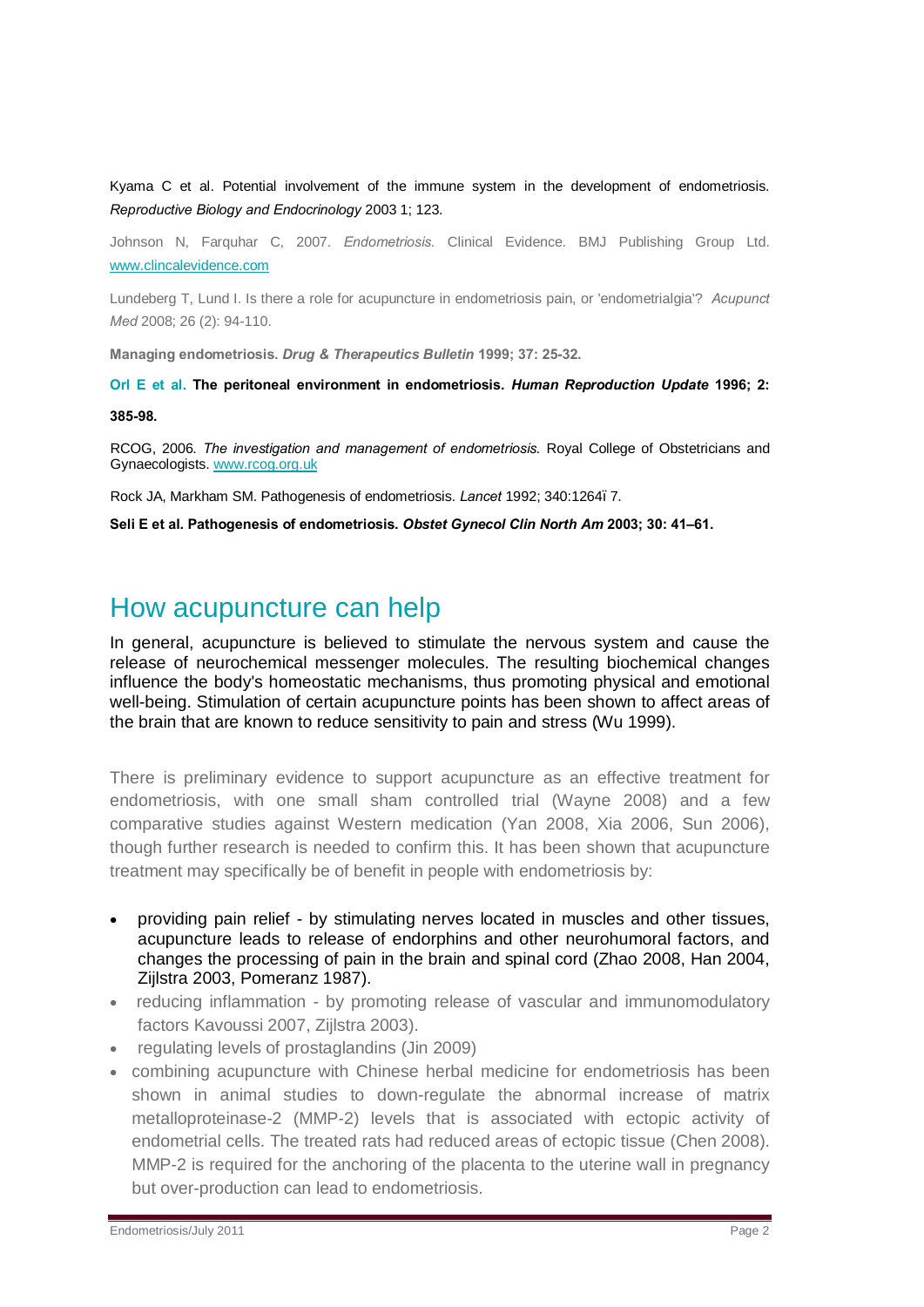### About traditional acupuncture

Acupuncture is a tried and tested system of traditional medicine, which has been used in China and other eastern cultures for thousands of years to restore, promote and maintain good health. Its benefits are now widely acknowledged all over the world and in the past decade traditional acupuncture has begun to feature more prominently in mainstream healthcare in the UK. In conjunction with needling, the practitioner may use techniques such as moxibustion, cupping, massage or electro-acupuncture. They may also suggest dietary or lifestyle changes.

Traditional acupuncture takes a holistic approach to health and regards illness as a sign that the body is out of balance. The exact pattern and degree of imbalance is unique to each individual. The traditional acupuncturistos skill lies in identifying the precise nature of the underlying disharmony and selecting the most effective treatment. The choice of acupuncture points will be specific to each patient of needs. Traditional acupuncture can also be used as a preventive measure to strengthen the constitution and promote general well-being.

An increasing weight of evidence from Western scientific research (see overleaf) is demonstrating the effectiveness of acupuncture for treating a wide variety of conditions. From a biomedical viewpoint, acupuncture is believed to stimulate the nervous system, influencing the production of the body to communication substances - hormones and neurotransmitters. The resulting biochemical changes activate the body's selfregulating homeostatic systems, stimulating its natural healing abilities and promoting physical and emotional well-being.

#### About the British Acupuncture Council

With over 3000 members, the British Acupuncture Council (BAcC) is the UK<sup>®</sup> largest professional body for traditional acupuncturists. Membership of the BAcC guarantees excellence in training, safe practice and professional conduct. To find a qualified traditional acupuncturist, contact the BAcC on 020 8735 0400 or visit [www.acupuncture.org.uk](http://www.acupuncture.org.uk/)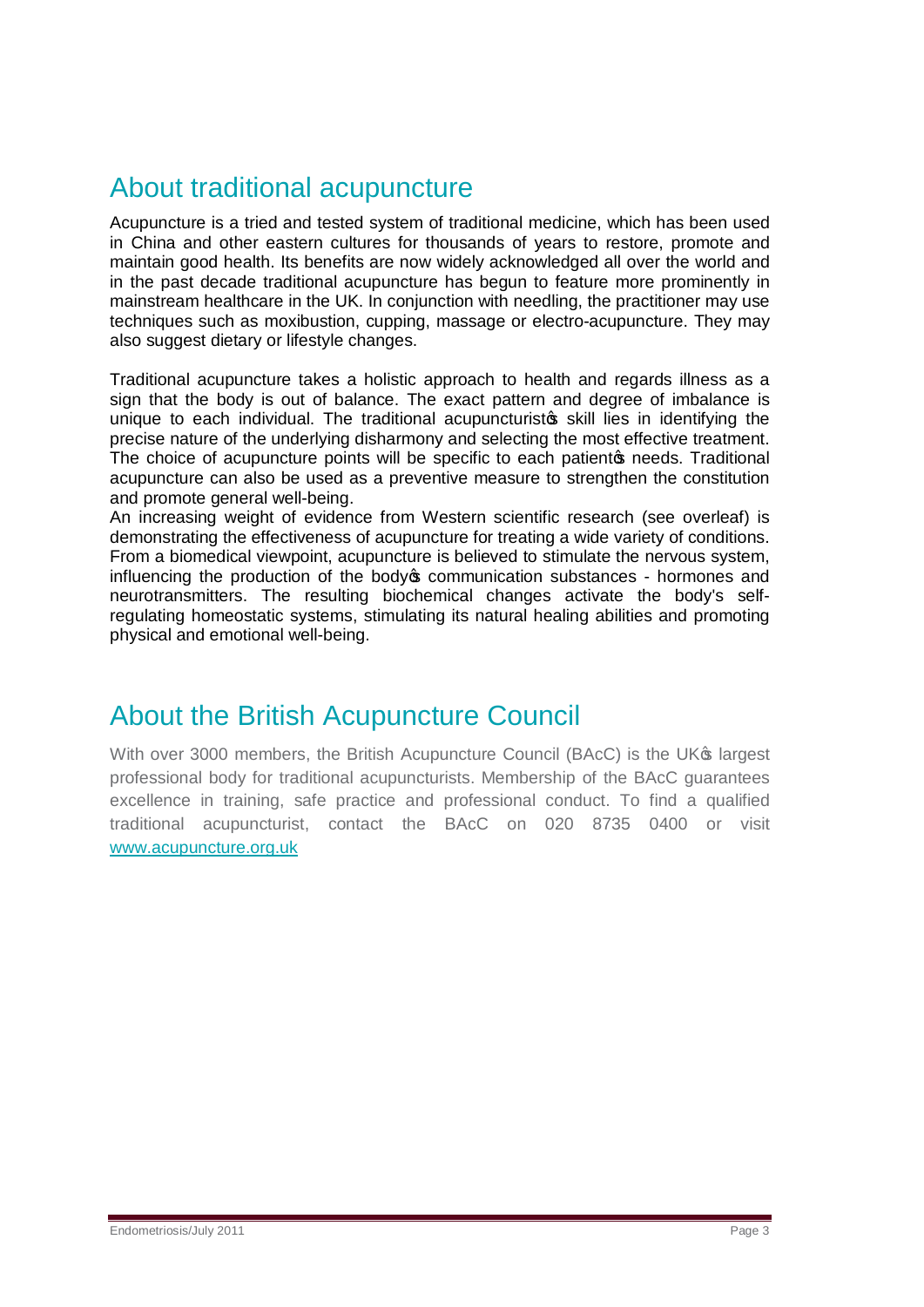# ACUPUNCTURE AND ENDOMETRIOSIS

## The evidence

| <b>Research</b>                                                                                                                                                                                                               | <b>Conclusion</b>                                                                                                                                                                                                                                                                                                                                                                                                                                                                                                                                                                                                                                                                                                                                                                                                                                                                                                                                                                                                                                                                                                                                                                                                                                                                                                                                              |
|-------------------------------------------------------------------------------------------------------------------------------------------------------------------------------------------------------------------------------|----------------------------------------------------------------------------------------------------------------------------------------------------------------------------------------------------------------------------------------------------------------------------------------------------------------------------------------------------------------------------------------------------------------------------------------------------------------------------------------------------------------------------------------------------------------------------------------------------------------------------------------------------------------------------------------------------------------------------------------------------------------------------------------------------------------------------------------------------------------------------------------------------------------------------------------------------------------------------------------------------------------------------------------------------------------------------------------------------------------------------------------------------------------------------------------------------------------------------------------------------------------------------------------------------------------------------------------------------------------|
| <b>Clinical studies</b>                                                                                                                                                                                                       |                                                                                                                                                                                                                                                                                                                                                                                                                                                                                                                                                                                                                                                                                                                                                                                                                                                                                                                                                                                                                                                                                                                                                                                                                                                                                                                                                                |
| Jin YB et al. [Randomized controlled<br>study on ear-electroacupuncture<br>treatment of endometriosis-induced<br>dysmenorrhea in patients]. Zhen Ci<br>Yan Jiu 2009; 34(3): 188-92.                                           | A randomised controlled trial that assessed the therapeutic effect<br>of ear electroacupuncture on dysmenorrhoea in 80 patients with<br>endometriosis. The women were equally allocated to an ear<br>electroacupuncture group or a body electroacupuncture group,<br>both given for 30 minutes, once every other day for 3 months.<br>Dysmenorrhoea severity score was assessed and plasma<br>prostaglandin (PGE2) and 6-Keto-PGF1alpha levels were detected<br>by radio-immunoassay. Compared with baseline scores,<br>dysmenorrhoea was significantly reduced during the 1st and 2nd<br>menstrual cycle in the body acupuncture group, and during the 1st,<br>2nd and 3rd cycle in the ear acupuncture group. The score was<br>also less with ear than body acupuncture in the 3rd cycle (p<0.05).<br>During onset of the 3rd cycle, plasma PGE2 levels fell in both<br>groups (p<0.01), and plasma 6-Keto-PGF1 alpha levels increased<br>( $p<0.01$ ); both more so in the ear acupuncture group ( $p<0.05$ ). The<br>researchers concluded that both ear and body electroacupuncture<br>can effectively relieve endometriosis-induced dysmenorrhoea, and<br>that the former seems to be superior to the latter in reducing pain<br>severity, which may be closely related to their effects in reducing<br>plasma PGE2 and raising 6-Keto-PGF1 alpha level. |
| Wayne PM et al. Japanese-style<br>acupuncture for endometriosis-related<br>pelvic pain in adolescents and young<br>women: results of a randomized<br>sham-controlled trial. J Pediatr<br>Adolesc Gynecol 2008; 21(5): 247-57. | A pilot randomised sham-controlled trial to assess feasibility and<br>collect preliminary data on Japanese-style acupuncture for<br>reducing chronic pelvic pain and improving health-related quality of<br>life in adolescents with endometriosis. Eighteen young women<br>(aged 13-22 years) with laparoscopically-diagnosed endometriosis-<br>related chronic pelvic pain were allocated to a Japanese style of<br>acupuncture or a sham acupuncture control. Sixteen treatments<br>were given over 8 weeks. At 4 weeks, those in the active<br>acupuncture group ( $n = 9$ ) had a significantly greater reduction in                                                                                                                                                                                                                                                                                                                                                                                                                                                                                                                                                                                                                                                                                                                                      |

pain than the control group (an average 4.8 point reduction on a 11 point scale vs. an average 1.4 point reduction, p=0.004). Reduction in pain in the acupuncture group lasted for 6-months. All healthrelated quality of life measures showed a greater improvement with acupuncture than with control treatment, but these trends were not statistically significant. No serious adverse events were reported. The researchers concluded that preliminary findings suggest that Japanese-style acupuncture may be an effective, safe and welltolerated adjunctive therapy for endometriosis-related pelvic pain in adolescents.

A randomised controlled trial to explore the therapeutic effect of acupuncture on endometrial disorders. Sixty-six women were allocated to an acupuncture group or a medication group (danazol). Effectiveness was assessed, and changes in oestradiol levels, haemoglobin and blood platelet counts were observed. Overall, 97.0% of the acupuncture group and 72.7% of the medication group considered the treatment effective (p<0.05). Also, oestradiol levels decreased, and haemoglobin and platelet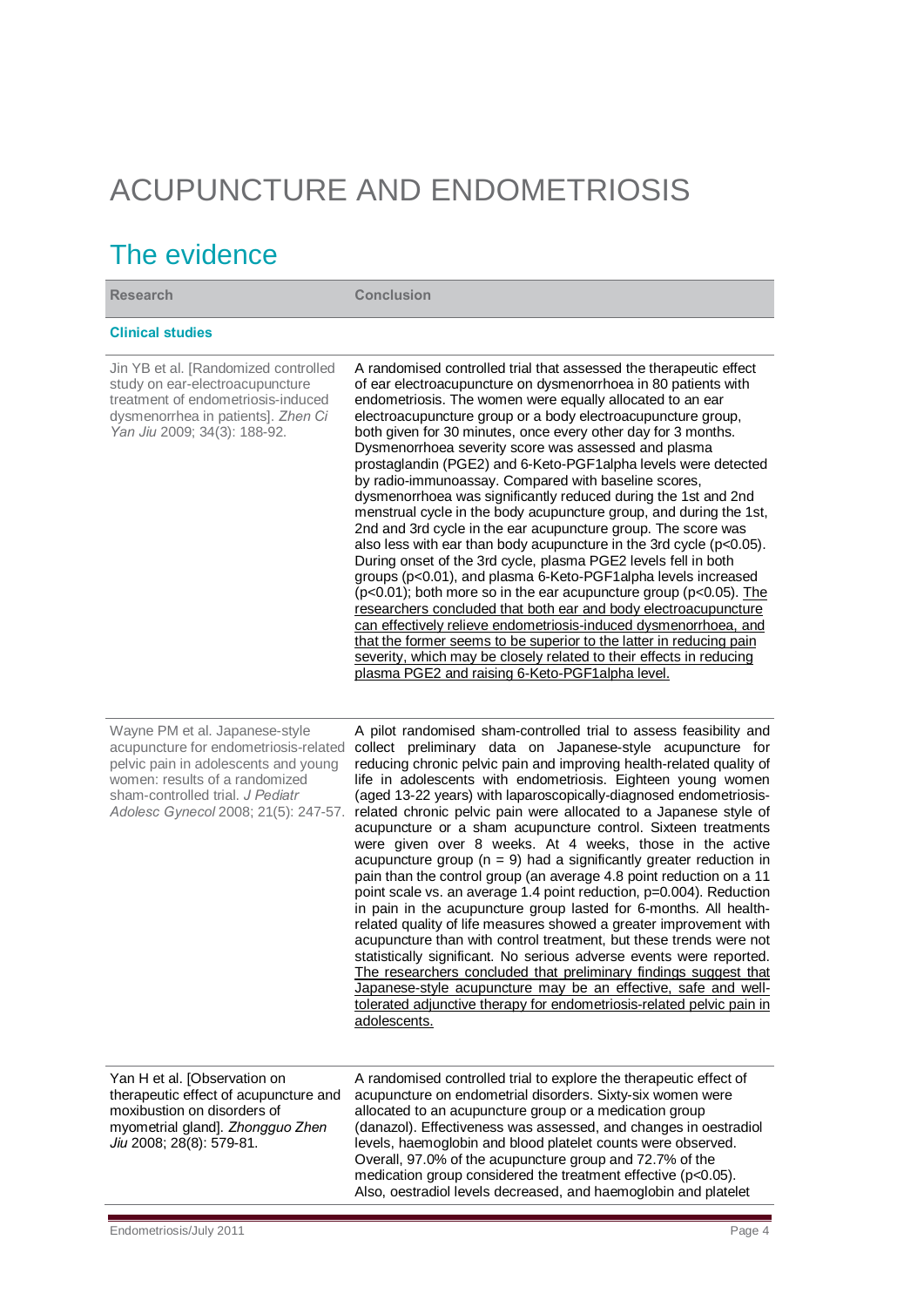|                                                                                                                                                                                            | counts increased in the acupuncture group. The researchers<br>concluded that acupuncture has obvious therapeutic effect, which<br>is better than that of simple western medicine.                                                                                                                                                                                                                                                                                                                                                                                                                                                                                                                                                                                                                                                                                                                                             |
|--------------------------------------------------------------------------------------------------------------------------------------------------------------------------------------------|-------------------------------------------------------------------------------------------------------------------------------------------------------------------------------------------------------------------------------------------------------------------------------------------------------------------------------------------------------------------------------------------------------------------------------------------------------------------------------------------------------------------------------------------------------------------------------------------------------------------------------------------------------------------------------------------------------------------------------------------------------------------------------------------------------------------------------------------------------------------------------------------------------------------------------|
| Xia T. Effect of Acupuncture and<br><b>Traditional Chinese Herbal Medicine</b><br>in Treating Endometriosis.<br>International Journal of Clinical<br>Acupuncture 2006; 15(3): 145-50.      | A randomised controlled trial to compare the clinical effect of<br>acupuncture and Chinese herbal medicine with danazol in the<br>treatment of endometriosis. Seventy-eight women were randomly<br>divided into the acupuncture plus herbs group or the western<br>medicine control group. The overall efficacy was similar in the two<br>groups, but the effects on lumbosacral pain, anal down-bearing,<br>distention, irregular menstruation and infertility were significantly<br>better in the acupuncture plus herbs group than in the danazol<br>group (p<0.05). Also, prostaglandin levels were significantly lower<br>after treatment than before (p<0.05). The researchers concluded<br>that the combined use of acupuncture and herbs has a significant<br>effect on endometriosis and the adverse reactions are less than<br>with danazol.                                                                        |
| Sun YZ, Chen HL. [Controlled study<br>on Shu-Mu point combination for<br>treatment of endometriosis].<br>Zhongguo Zhen Jiu 2006; 26(12):<br>863-5.                                         | A randomised controlled trial to compare the therapeutic effects of<br>acupuncture, Shu-Mu acupuncture point combination and danazol<br>on endometriosis. Ninety women were allocated to one of the three<br>treatment groups. Clinical symptoms and signs, tumour marker<br>serum CA125 values and adverse effects were assessed before<br>and after treatment. The clinical effects were similar in the three<br>groups. However, the Shu-Mu point combination group was<br>superior to the other two groups in terms of improvement in<br>dysmenorrhoea, irregular menstruation, lumbago and sacrodynia<br>(p<0.01). After treatment, serum CA125 in the Shu-Mu point<br>combination group had decreased significantly (p<0.01). The<br>researchers concluded that Shu-Mu acupuncture point<br>combination needling method has an obvious therapeutic effect on<br>endometriosis, with lower adverse effects than danazol. |
| Physiology studies on<br>endometriosis                                                                                                                                                     |                                                                                                                                                                                                                                                                                                                                                                                                                                                                                                                                                                                                                                                                                                                                                                                                                                                                                                                               |
| Chen YF et al. [Effects of<br>acupuncture combined with medicine<br>on expression of matrix<br>metalloproteinase-2 in the rat of<br>endometriosis]. Zhongguo Zhen Jiu<br>2008; 28: 675-80. | An animal study that assessed the effects of acupuncture plus<br>drug treatment on an endometriosis model in rats. It found that<br>the combination down-regulated the abnormal increase of matrix<br>metalloproteinase-2 (MMP-2) levels, which inhibits the invasion of<br>ectopic tissue into extracellular matrix, so reducing ectopic tissue.                                                                                                                                                                                                                                                                                                                                                                                                                                                                                                                                                                             |
| Physiology - acupuncture in<br>general                                                                                                                                                     |                                                                                                                                                                                                                                                                                                                                                                                                                                                                                                                                                                                                                                                                                                                                                                                                                                                                                                                               |
| Zhao ZQ. Neural mechanism<br>underlying acupuncture analgesia.<br>Prog Neurobiol 2008 ;85: 355-75.                                                                                         | A review article that discusses the various peripheral and central<br>nervous system components of acupuncture anaesthesia in detail.                                                                                                                                                                                                                                                                                                                                                                                                                                                                                                                                                                                                                                                                                                                                                                                         |
| Han JS. Acupuncture and<br>endorphins. Neurosci Lett 2004; 361:<br>258-61.                                                                                                                 | A literature review of studies relating to the release of endorphins<br>with acupuncture.                                                                                                                                                                                                                                                                                                                                                                                                                                                                                                                                                                                                                                                                                                                                                                                                                                     |
| Zijlstra FJ et al. Anti-inflammatory<br>actions of acupuncture. Mediators<br>Inflamm 2003; 12: 59-69.                                                                                      | A review article that discusses the anti-inflammatory action of, and<br>promotion of blood circulation by, acupuncture. It suggests that<br>acupuncture could positively affect the enrolment of the whole<br>cascade of inflammatory mediators, which could be relevant in<br>pain management. It also explains how insertion of acupuncture<br>needles initially stimulates production of beta-endorphins, and                                                                                                                                                                                                                                                                                                                                                                                                                                                                                                              |